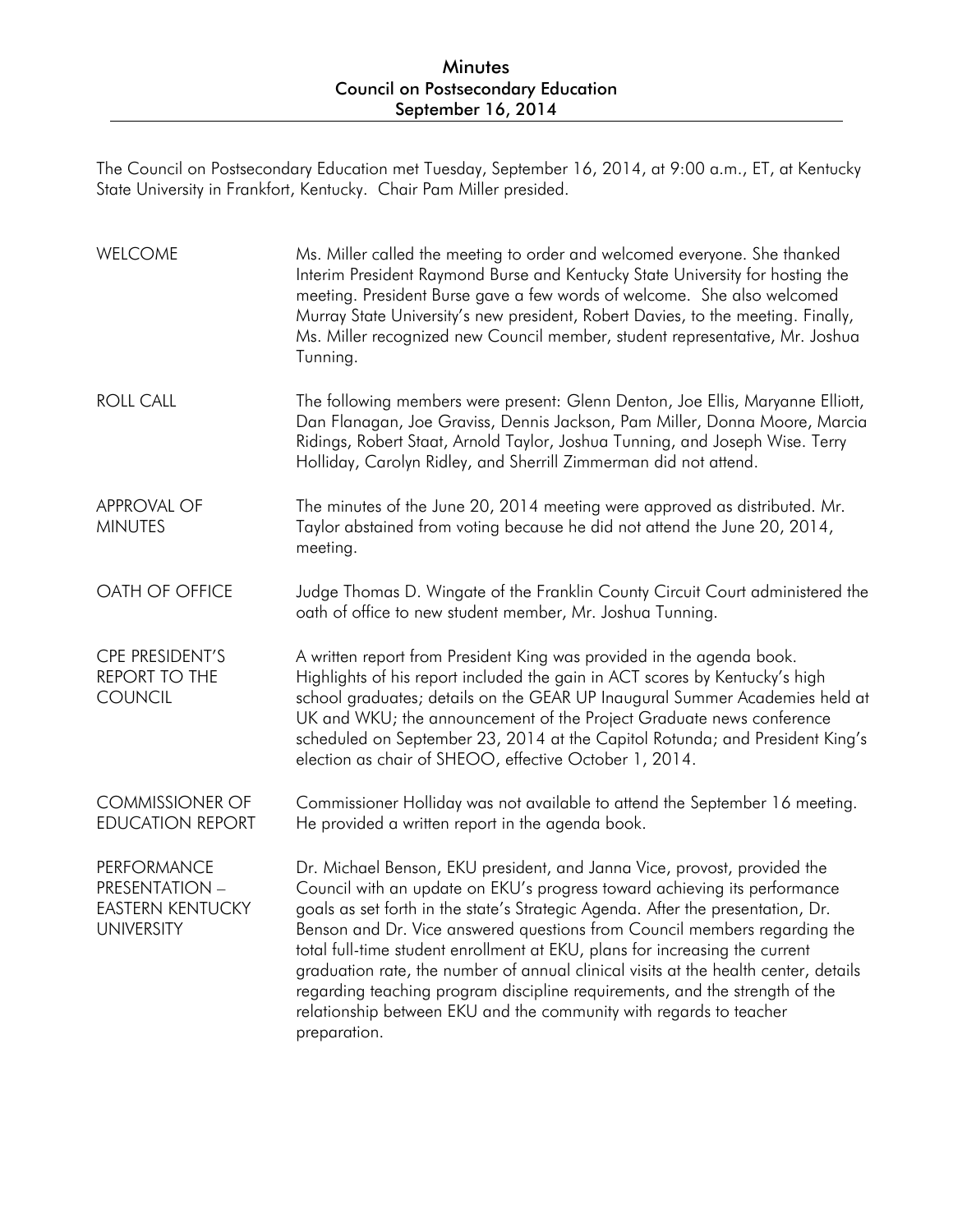| <b>PERFORMANCE</b><br>PRESENTATION -<br><b>MOREHEAD STATE</b><br><b>UNIVERSITY</b> | Dr. Wayne Andrews, MoSU president, and Dr. Jill Ratliff, assistant vice president<br>for Academic Affairs, provided the Council with an update on MoSU's progress<br>toward achieving its performance goals as set forth in the state's Strategic<br>Agenda. During the presentation, Dr. Andrews answered a question regarding<br>the limit on the number of credits a student can earn in the early college<br>program, and following the presentation, made comments that supported the<br>need for a new funding model paradigm that emphasizes performance<br>outcomes.                                                                                                                                                                                                                                                                                                                                                                                                                                                                                                                         |
|------------------------------------------------------------------------------------|------------------------------------------------------------------------------------------------------------------------------------------------------------------------------------------------------------------------------------------------------------------------------------------------------------------------------------------------------------------------------------------------------------------------------------------------------------------------------------------------------------------------------------------------------------------------------------------------------------------------------------------------------------------------------------------------------------------------------------------------------------------------------------------------------------------------------------------------------------------------------------------------------------------------------------------------------------------------------------------------------------------------------------------------------------------------------------------------------|
| <b>PERFORMANCE</b><br>PRESENTATION -<br><b>UNIVERSITY OF</b><br><b>KENTUCKY</b>    | Dr. Eli Capilouto, UK president, provided the Council with an update on UK's<br>progress toward achieving its performance goals as set forth in the state's<br>Strategic Agenda. Following the presentation, Dr. Capilouto answered questions<br>regarding tobacco plant research and graduation rates.                                                                                                                                                                                                                                                                                                                                                                                                                                                                                                                                                                                                                                                                                                                                                                                              |
| <b>ACTION: 2014-15</b><br><b>AGENCY OPERATING</b><br><b>BUDGET</b>                 | Mr. Shaun McKiernan, CPE's senior associate of budget and finance, presented<br>the staff recommendation that the council approve the 2014-15 CPE Agency<br>Operating Budget. The enacted 2014-16 biennial budget (HB 235) called for a<br>5% reduction in General Fund support for most of CPE, as it did for most state<br>agencies. The Council's total agency budget includes sources of revenue other<br>than state General Fund, including tobacco settlement funds, cigarette tax<br>revenue, trust funds, federal funds, and agency receipts. From an accounting and<br>budgetary perspective, these funds are channeled through the Council to the<br>appropriate institutions and organizations. Council staff proposed an FY 2014-<br>15 total agency operating budget as follows: Operations, 7.6M; Kentucky Adult<br>Education programs, 32.08M, Statewide Educational Programs and Services,<br>40.57M, and Debt Service, 2.94M.<br>MOTION: Mr. Graviss moved that Council approve the 2014-15 CPE Agency<br>Operating Budget be approved as presented. Dr. Staat seconded the motion. |
|                                                                                    | VOTE: The motion passed.                                                                                                                                                                                                                                                                                                                                                                                                                                                                                                                                                                                                                                                                                                                                                                                                                                                                                                                                                                                                                                                                             |
| <b>ACTION: NEW</b><br><b>ACADEMIC PROGRAMS</b>                                     | Dr. Paul Blankenship, CPE's senior associate of academic affairs, presented the<br>staff recommendation that the Council approve the Doctor of Psychology and the<br>Bachelor of Arts in Social Justice Studies from Eastern Kentucky University and the<br>Bachelor of Arts in Paralegal Studies from Western Kentucky University.                                                                                                                                                                                                                                                                                                                                                                                                                                                                                                                                                                                                                                                                                                                                                                  |
|                                                                                    | Dr. Staat asked for clarification on the limit of doctoral programs at the<br>comprehensive level. Ms. Ridings asked if there were other four-year paralegal<br>degree programs in Kentucky. Dr. Blankenship answered that this would be the<br>third program approved in the state. President King asked if any of the state<br>approved paralegal programs are tied to the Kentucky law programs. Dr. Aaron<br>Thompson, CPE's executive vice president for academic affairs answered that<br>they are not.                                                                                                                                                                                                                                                                                                                                                                                                                                                                                                                                                                                        |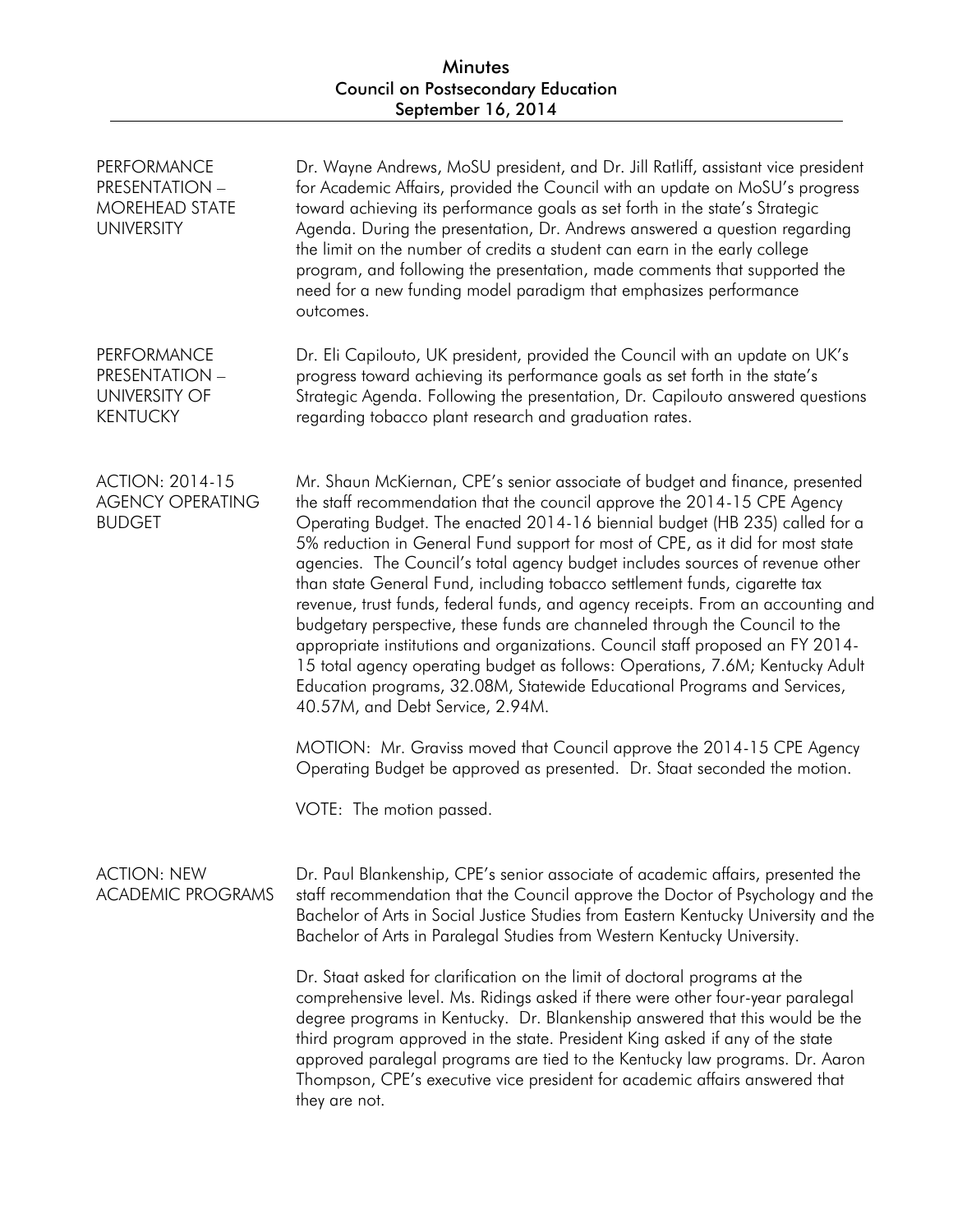## Minutes Council on Postsecondary Education September 16, 2014

|                                                                                                      | MOTION: Mr. Flanagan moved that the Council approve the new academic<br>programs as presented. Dr. Wise seconded the motion.                                                                                                                                                                                                                                                                                                                                                         |
|------------------------------------------------------------------------------------------------------|--------------------------------------------------------------------------------------------------------------------------------------------------------------------------------------------------------------------------------------------------------------------------------------------------------------------------------------------------------------------------------------------------------------------------------------------------------------------------------------|
|                                                                                                      | VOTE: The motion passed.                                                                                                                                                                                                                                                                                                                                                                                                                                                             |
|                                                                                                      | After the vote, Dr. Thompson gave an overview of the program review process.<br>Mr. Denton inquired whether it takes action from the Council to drop a program<br>from an institution. Dr. Thompson stated it does not take action by the Council to<br>do so. Dr. Thompson also announced that a report will be provided at the<br>November 21, 2014, meeting of all program approvals and closures for the<br>previous four years.                                                 |
| <b>ACTION: REVIEW OF</b><br><b>DOCTOR OF</b><br><b>EDUCATION</b><br>PROPOSALS AND<br><b>PROGRAMS</b> | Dr. Aaron Thompson presented the staff recommendation that the policies<br>specifically addressing the approval of new education doctoral programs and the<br>review of existing education doctoral programs be repealed. Staff recommended<br>that all programs now be approved and reviewed through processes outlined in<br>existing Council-approved policies that generally apply to all academic<br>programs.                                                                  |
|                                                                                                      | MOTION: Mr. Taylor moved that the Council approve the motion as presented.<br>Mr. Jackson seconded the motion.                                                                                                                                                                                                                                                                                                                                                                       |
|                                                                                                      | VOTE: The motion passed.                                                                                                                                                                                                                                                                                                                                                                                                                                                             |
| <b>COMMITTEE ON</b><br><b>EQUAL</b><br><b>OPPORTUNITIES</b><br><b>REPORT</b>                         | Dr. Rana Johnson, CPE's chief diversity officer, provided a report from the<br>Committee on Equal Opportunities. The report provided details regarding the<br>status on diversity planning for the 2014-15 academic year, the Governor's<br>Minority Student College Preparation Program conference to be hosted on June<br>15-16, 2015 at Murray State University, and information on the SREB Doctoral<br>Scholars Program. The next CEO meeting will be held on October 22, 2014. |
| <b>FUNDING MODEL</b><br>STEERING COMMITTEE<br><b>UPDATE</b>                                          | President King gave a brief update on the work of the Funding Model Steering<br>Committee and Funding Model Work Group. He also stated that funding<br>adequacy must be addressed. A full report was provided in the agenda.                                                                                                                                                                                                                                                         |
| <b>DUAL ENROLLMENT</b>                                                                               | This agenda item was postponed until the November 21, 2014, meeting.                                                                                                                                                                                                                                                                                                                                                                                                                 |